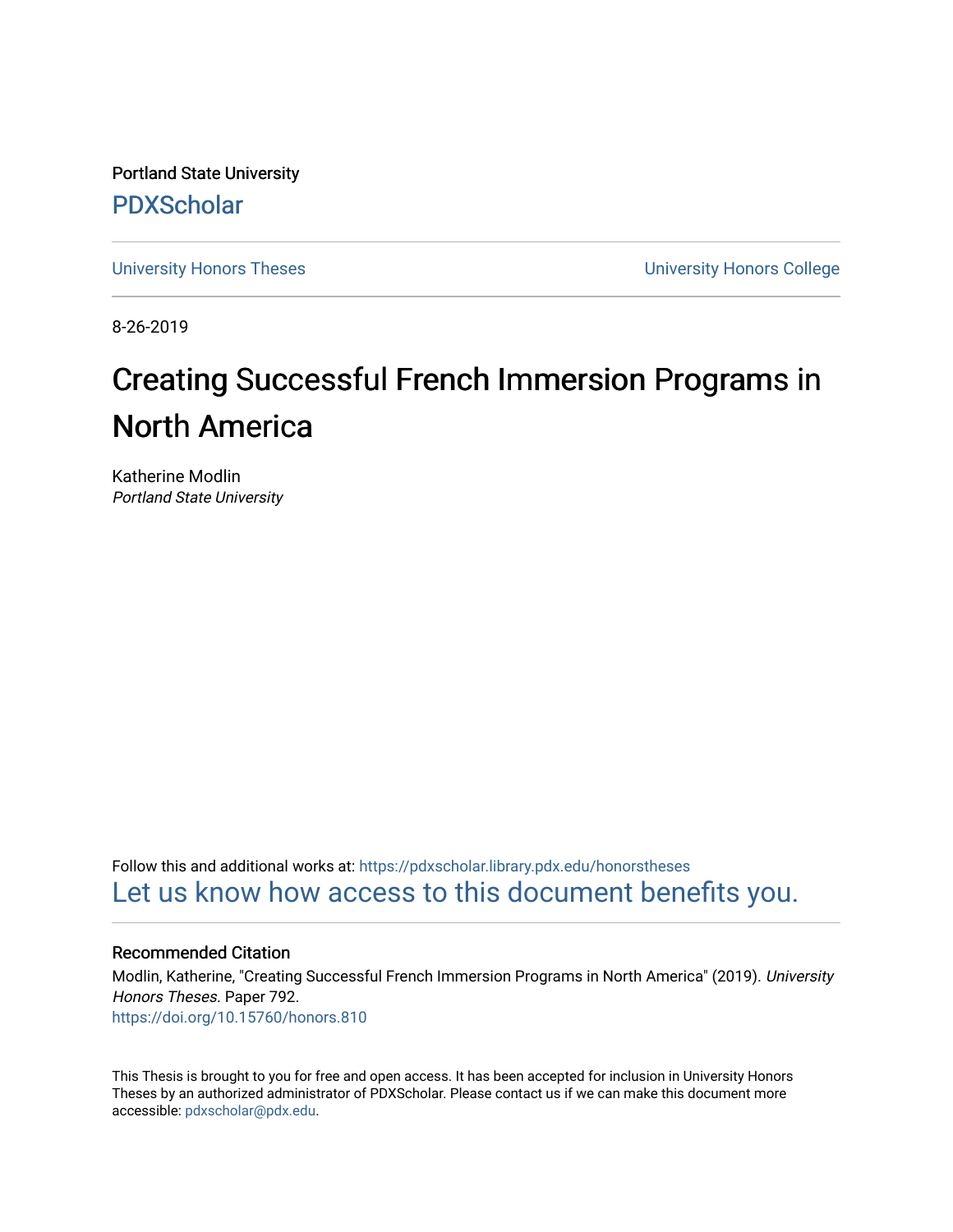## Creating Successful French Immersion Programs in North America

By

### Katherine Modlin

An undergraduate honors thesis submitted in partial fulfillment of the requirements for the

degree of

Bachelor of Arts

in

University Honors

and

Applied Linguistics

Thesis Adviser

Steven L. Thorne, Ph.D.

Portland State University

2019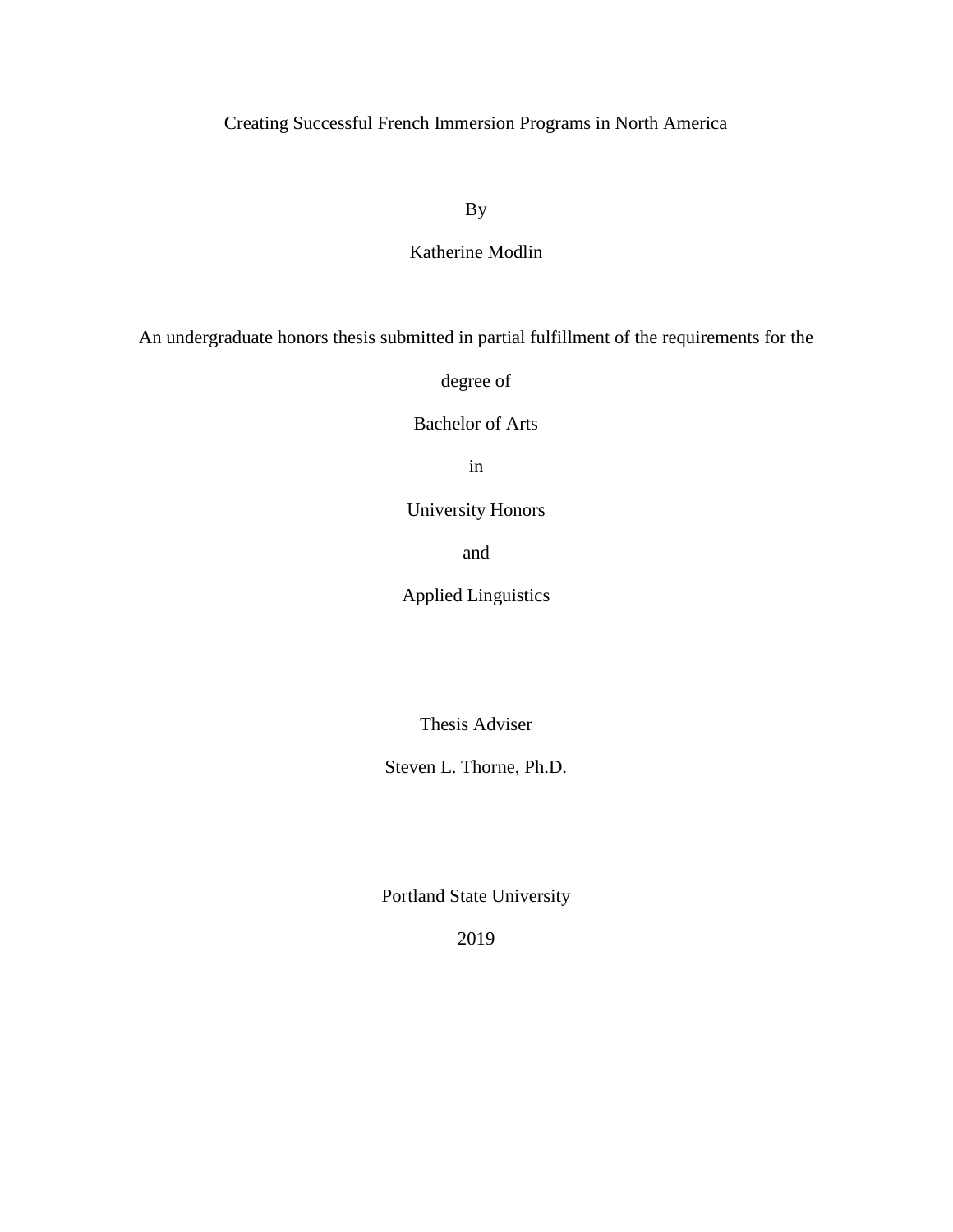#### **Abstract**

Language immersion education (with various related approaches called bilingual and dual-language education) is a complex topic that includes many different linguistic, educational, social, and political facets. There has been much debate about the best method with which to educate children in a language that is not their mother tongue. While the goal of language immersion education is to immerse a child in the second language, in order for the child to be bilingual there must remain a support system for their first language. Many researchers have sought to determine the best way to achieve these two goals, to gain a second language while also maintaining and enhancing a child's home language. The results of these studies are diverse, but findings from second language acquisition research can help to create conditions for successful language immersion education. While it is by no means exhaustive, as new studies are being published everyday, this synthesis of language immersion research and pedagogical models, drawing primarily on research focusing on K-5 French immersion education in the U.S. and Canada, hopes to provide a clear overview of research-informed approaches for language immersion education in the North American context.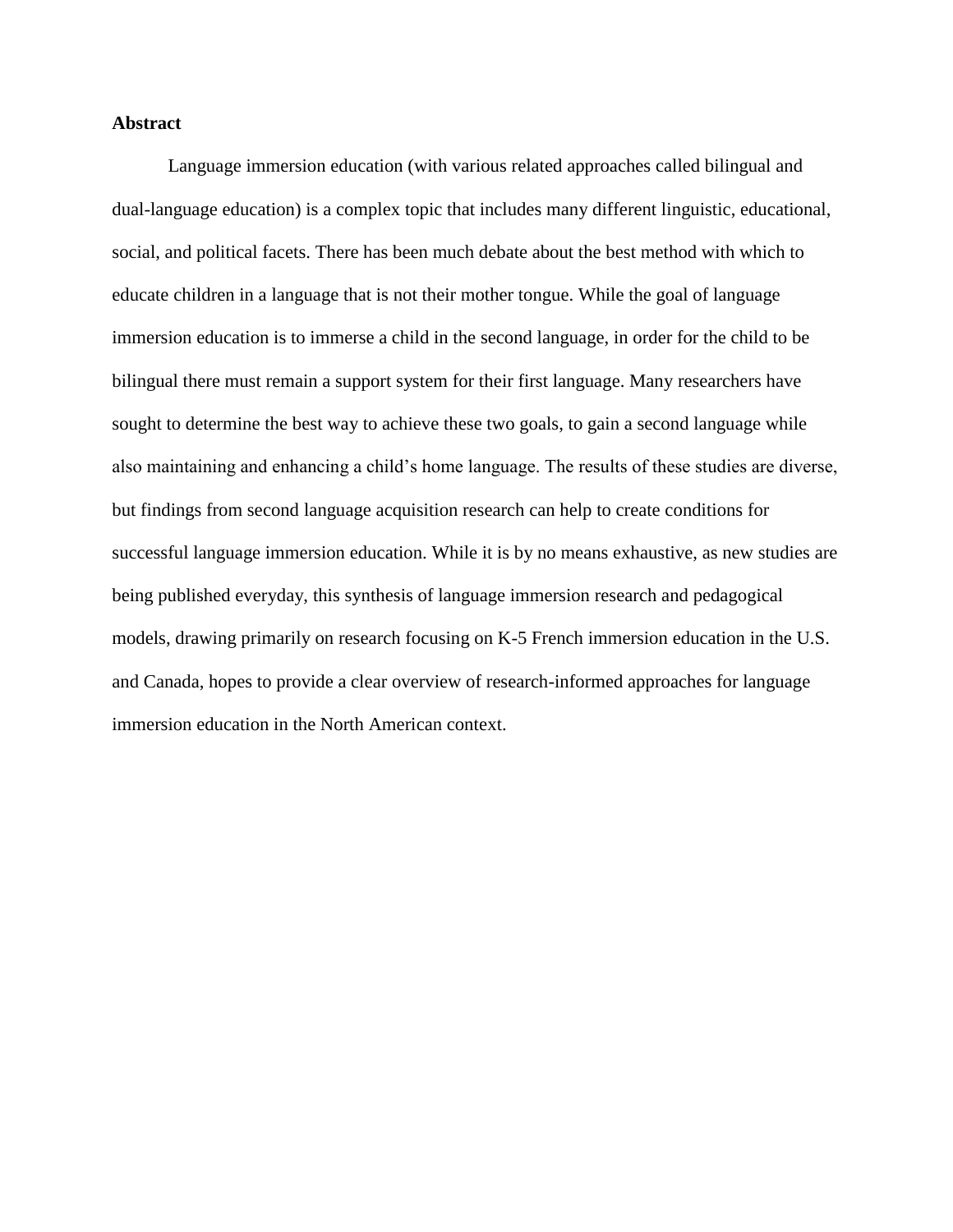#### **Introduction**

In a progressively globalized world, learning and mastering a second language is an important skill. As it becomes increasingly necessary for citizens of the world to interact and understand each other, it also becomes necessary for the world's citizens to speak multiple languages (Hall, Smith, & Wicaksono, 2011). All countries in the world, including the United States, are comprised of multilingual populations to a greater or lesser degree. In the U.S., we have a large Spanish speaking population as well as numerous other minority language populations. Where the United States differs from other countries of the world is that second language learning is often not mandatory and in some instances is not even encouraged, creating a disparity between the United States and other developed countries (Hickey & de Meija, 2014). The focus of this thesis, a review of research on language immersion education in the U.S. and Canada, is one way to remedy this disparity.

The impetus to send a child to an immersion school is often due to the parents' view of being bilingual as a social, political, and professional advantage (Bialystok, Peets, & Moreno, 2014). This fact is especially true in Canada, where French is an official language, although a growing number of Americans are beginning to realize how advantageous having a second language can be in modern society. Generally, students in immersion classrooms are taught primarily in a language that is not their native language (henceforth known as first language or L1) although there are some exceptions (Au-Yeung, Hipfner-Bocher, Chen, Pasquarella, D'Angelo, & S. Helene, 2014; Deacon, Commissaire, & Chen, 2013; Wise & Chen, 2015). In immersion education there is typically a primary or target language of instruction and the majority (from 100% in full immersion programs to 50% in dual language or bilingual programs) of classes and social interaction are conducted in the target language (L2). Immersion in the L2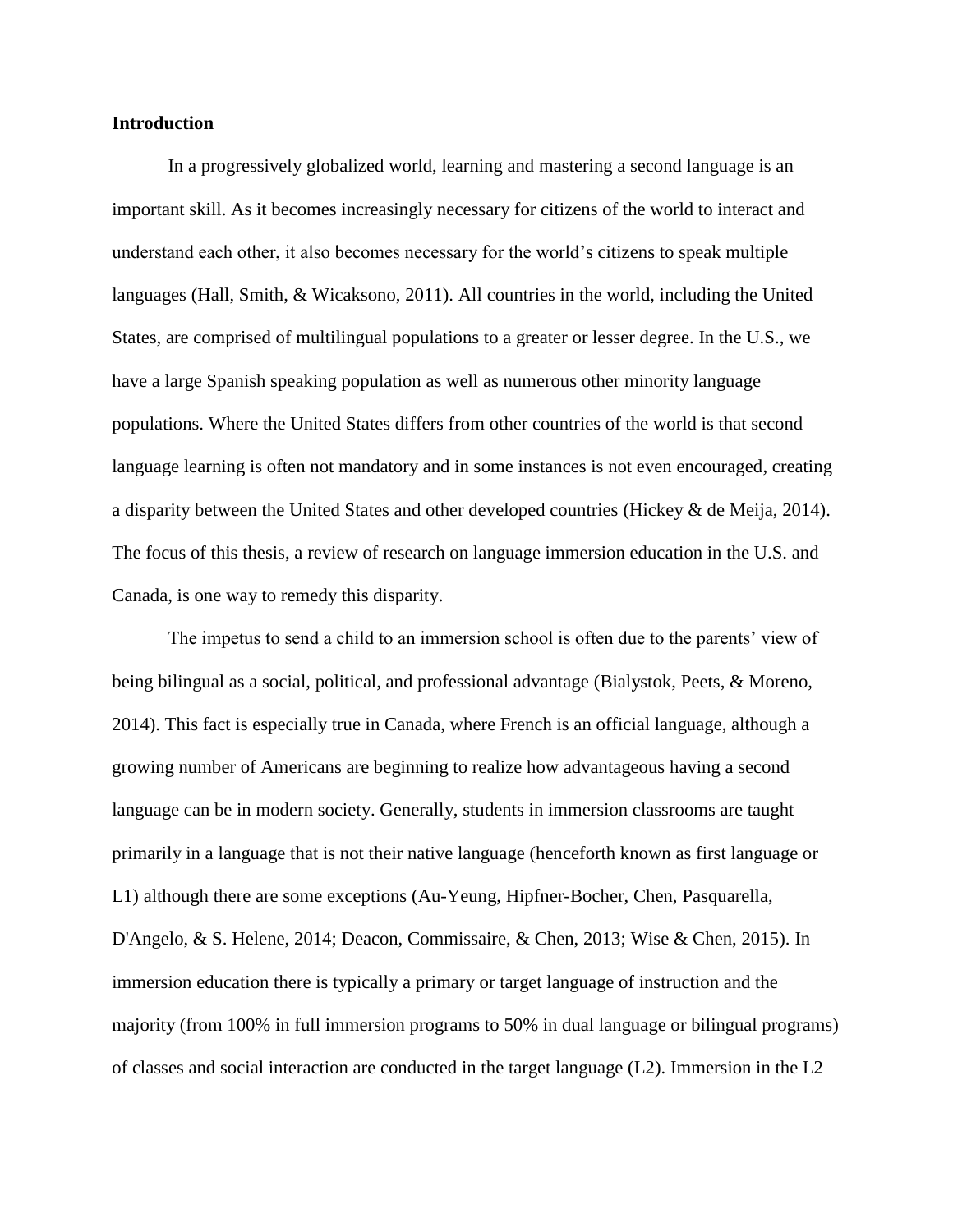starts immediately, though the students do not speak the target language, with the expectation and knowledge that the children will come to understand the target language. It is important to note that students are not thrown into this educational setting and expected to understand the teacher without assistance. Educators are certainly aware that students cannot initially understand the target language so they use simple language, consistent grammatical forms, and translanguaging as methods of facilitating understanding in the classroom (Akcan, 2004).

Immersion education in the United States is a complex topic of study. Like any area of the field of linguistics, there are several aspects to a problem and multiple ways a subject can be studied. While there exists a large body of literature on immersion education (Au-Yeung, Hipfner-Bocher, Chen, Pasquarella, D'Angelo, & S. Helene, 2014; Bialystok, Peets, & Moreno, 2014; Jared, Cormier, Levy, & Wade-Woolley, 2011; Nicolay & Poncelet, 2013), both the methods and the finding of studies show considerable heterogeneity. There are case studies and longitudinal studies of immersion classrooms. There are pedagogical studies, general qualitative studies on immersion education, and large quantitative empirical studies. In this paper I develop a critical review of research on immersion language education. This will bring together a number of research literatures written on the subject, bringing together results on successes and failures in the multiple areas of immersion education and related programs such as dual language and bilingual education. This following analysis is done with the goal of establishing a framework for immersion education that could help to inform specifically French language immersion in the United States.

#### **Literature Review**

Before proceeding, it is necessary to make a brief distinction between immersion learning in Canada and the United States. As French is an official language of Canada, students who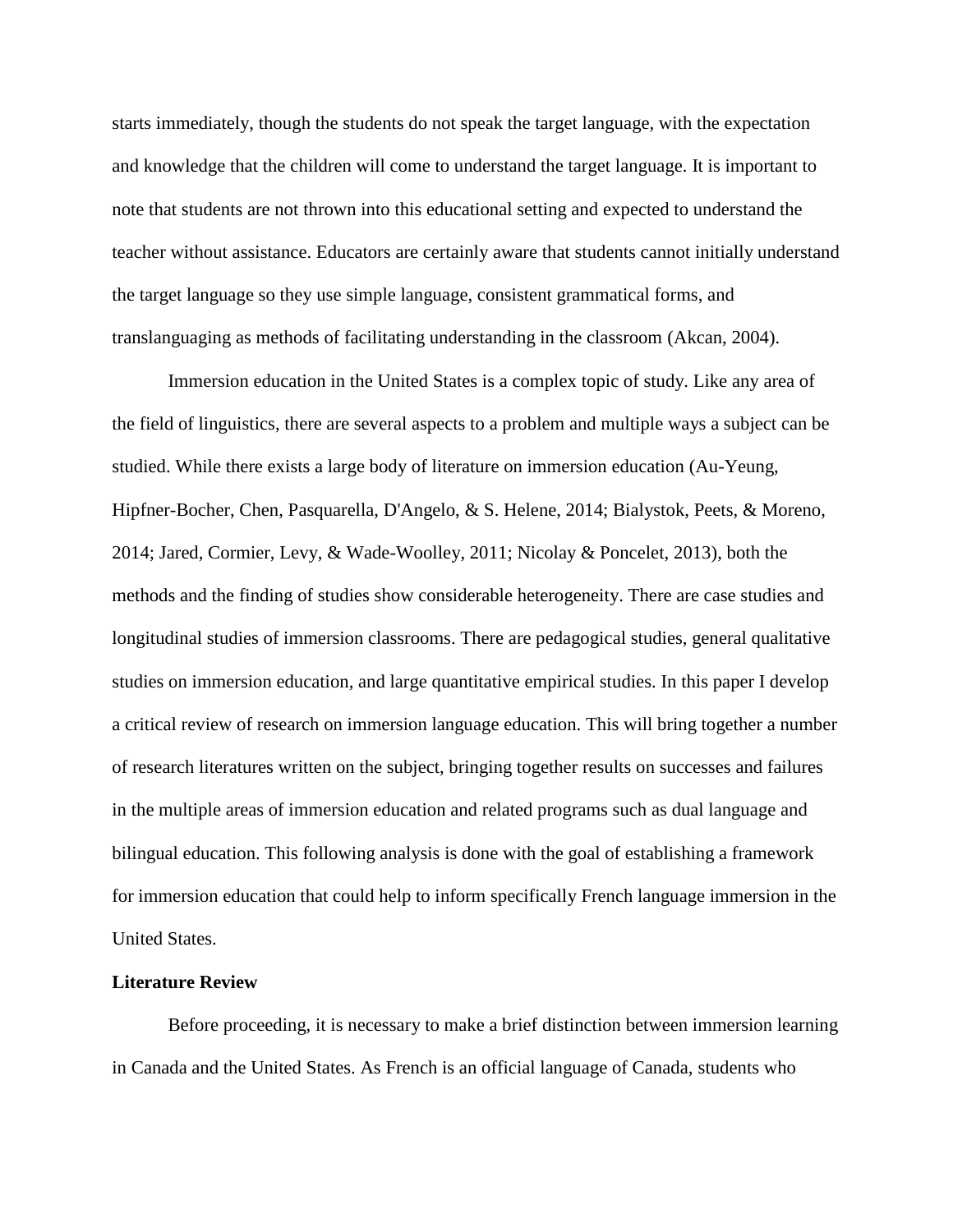speak French at home and wish to be educated in French do not attend immersion schools, they attend French language schools, where English is taught as a second language (more closely related to how one might study French as a foreign language here in the U.S.) (Wise, D'Angelo, & Chen, 2016). Students at French language Canadian immersion schools typically have English as their native language  $(L1)$ ; however, in the United States French immersion schools often include a mix of children speaking either French or English at home (or any number of other languages).

It is also necessary to elucidate the different types of language immersion education that exist, as the research that has been compiled focuses on different types of immersion learning. The most common approach to immersion learning begins with total or near total immersion in the target language, wherein the target language is implemented from the moment students arrive in Kindergarten or first grade. Even though the children do not yet speak the language, research has shown that with enough input these students start to produce some output and begin to comprehend what they are being asked (Hickey  $\&$  de Meija, 2014). Language immersion models generally include support in the development of academic literacy in two languages. In the U.S., within language immersion programs conducted in Chinese, Russian, Spanish, French, and Japanese (to take examples from the state of Oregon), English Language Arts classes are included in order to maintain proficiency in their mother tongue (or language of wider communication for students with different home languages). In some language immersion programs, challenging content-based subjects like math and science are taught in the target language (for example French) (Akcan, 2004). This has proven to be a challenge as the concepts presented in these subjects are often complex, and it can be difficult for students trying to learn in an unfamiliar language. Studies have shown that utilizing the child's stronger (or L1/home)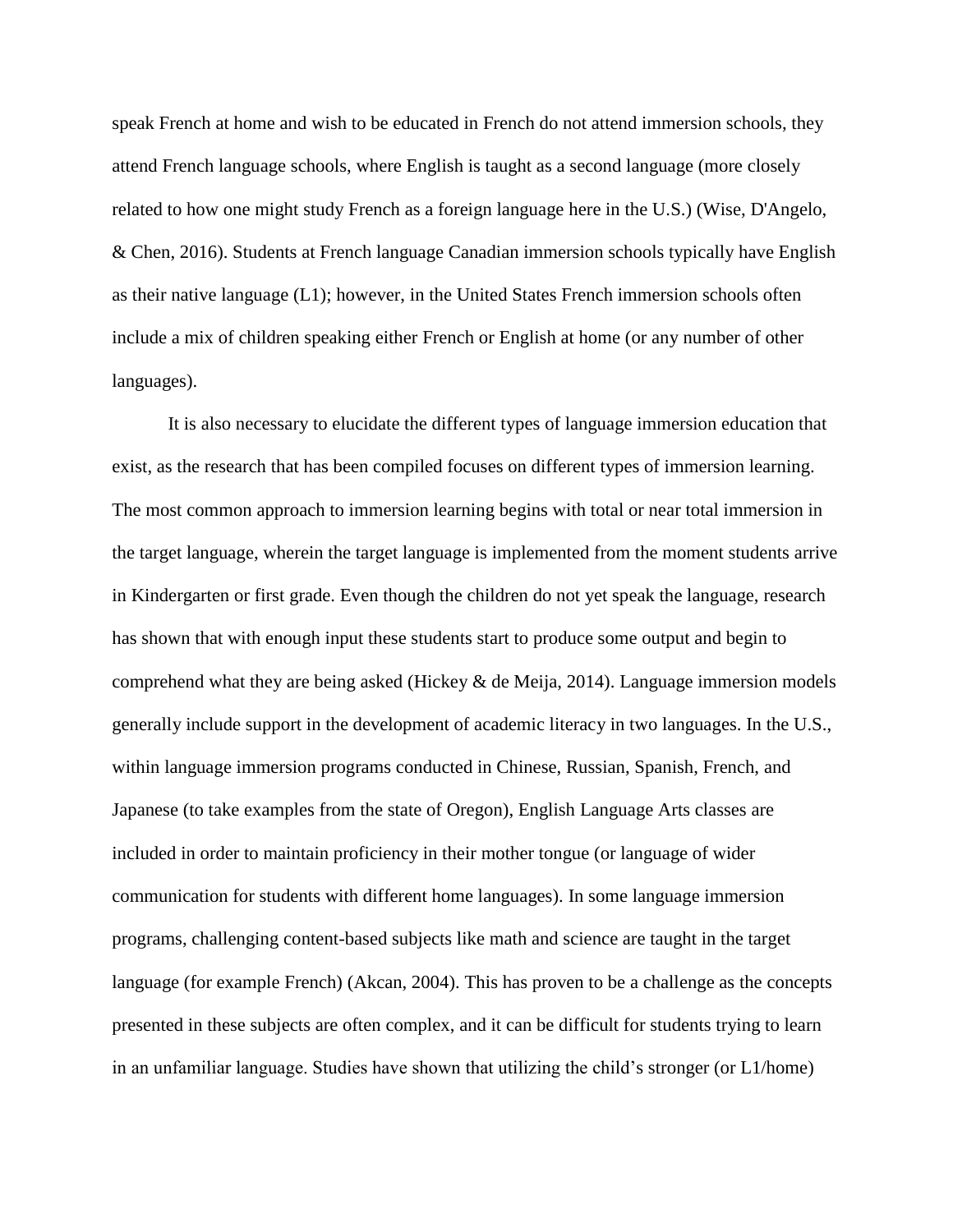language and its accompanying encoding skills, meaning the orthographic tactics one uses to identify words both familiar and unknown, have been proven to be effective in helping the child grasp difficult concepts in the second language (Turnbull, Cormier, & Bourque, 2011). This research suggests that the teacher and the students should use both their L1 and their target language for instruction in some subjects (particularly math). Numerous immersion programs have remedied this difficulty by creating a 90-10, 80-20, or 70-30 split between the target language and L1, meaning all classes are in the target language with the exception of math, science, and English Language Arts.

#### **Why choose language immersion education?**

Research shows that children who participate in language immersion programs reach high levels of proficiency in their target language while simultaneously maintaining progress in their native language and learning subject matter content at the same rate as their monolingual peers (Day & Shapson, 2005). In other words, the children being taught in a language that is not their mother tongue are still receiving the same knowledge as students who are not bilingual; there is no decrease in the quality of education caused by the use of a foreign language. This is an important finding as those who are opposed to immersion education generally express fear that dual immersion retards the development of the child's first language. One point to concede is that students in immersion classrooms lag behind when it comes to learning grammatical concepts in both languages earlier in their schooling, but it is of note that the children do not fall behind in other areas of mastering their native language, and they do eventually master these grammatical concepts and perform as well as monolingually educated students by the time they reach High School (Jared, Cormier, Levy, & Wade-Woolley, 2011).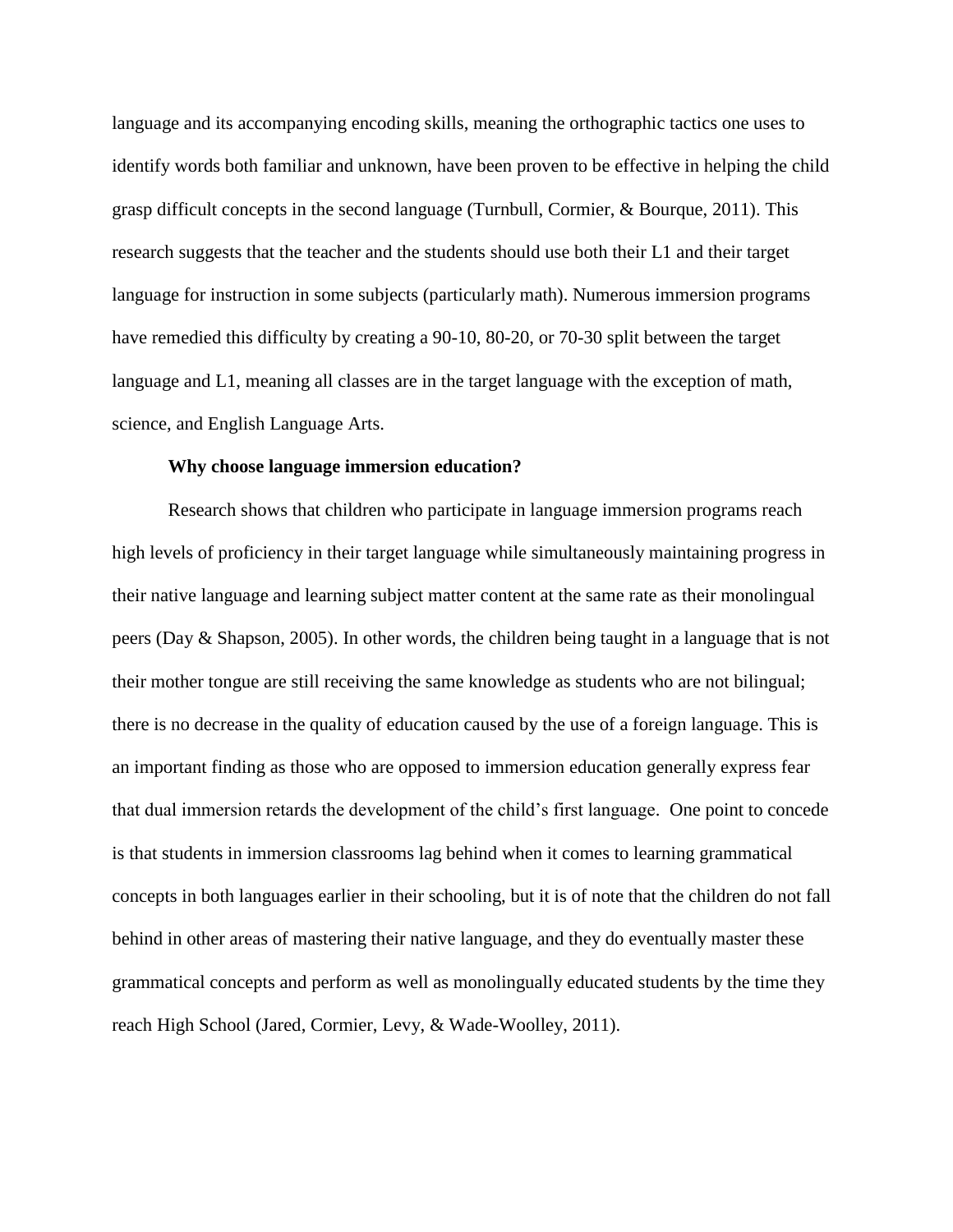The societal and professional benefits of having a foreign language immersion education are also not to be overlooked (Bialystok, Peets, & Moreno, 2014; Au-Yeung, Hipfner-Bocher, Chen, Pasquarella, D'Angelo, & S. Helene, 2014; Genessee, 1987). With the advancement of technology we are all becoming much more connected to each other than we have been in the past. This facilitates a need for more of the world's citizens to become multilingual and also indicates that in the future more jobs will require people to speak more than one language. Another interesting point surrounding the societal advantages of a having a large multilingual population is the fact that this increases the linguistic competency of a nation, leading to a society that is more accepting of linguistic diversity, and by extension more accepting of diversity in other forms (Christian, 1996).

#### **Challenges and concerns surrounding immersion education**

#### *Early intervention for struggling readers*

One issue that seems to be unique to immersion education is a difficulty supporting children who struggle to read. This is because students are learning to read and write both their L1 and target languages. Therefore, aiding language immersion students who are falling behind their peers in reading presents a challenge for educators (Wise, D'Angelo, & Chen, 2016). Firstly, finding pedagogically and linguistically qualified teachers for an immersion classroom is difficult. While most student teaching programs only focus on education in one language, immersion teachers must be fully competent in at least two languages (the target and source) and perform well pedagogically (Buyl & Housen, 2014). Adding an additional task of identifying and assisting struggling readers is difficult for the educator as they may not be equipped to recognize the signs that a child is having difficulty reading (Wise & Chen, 2015).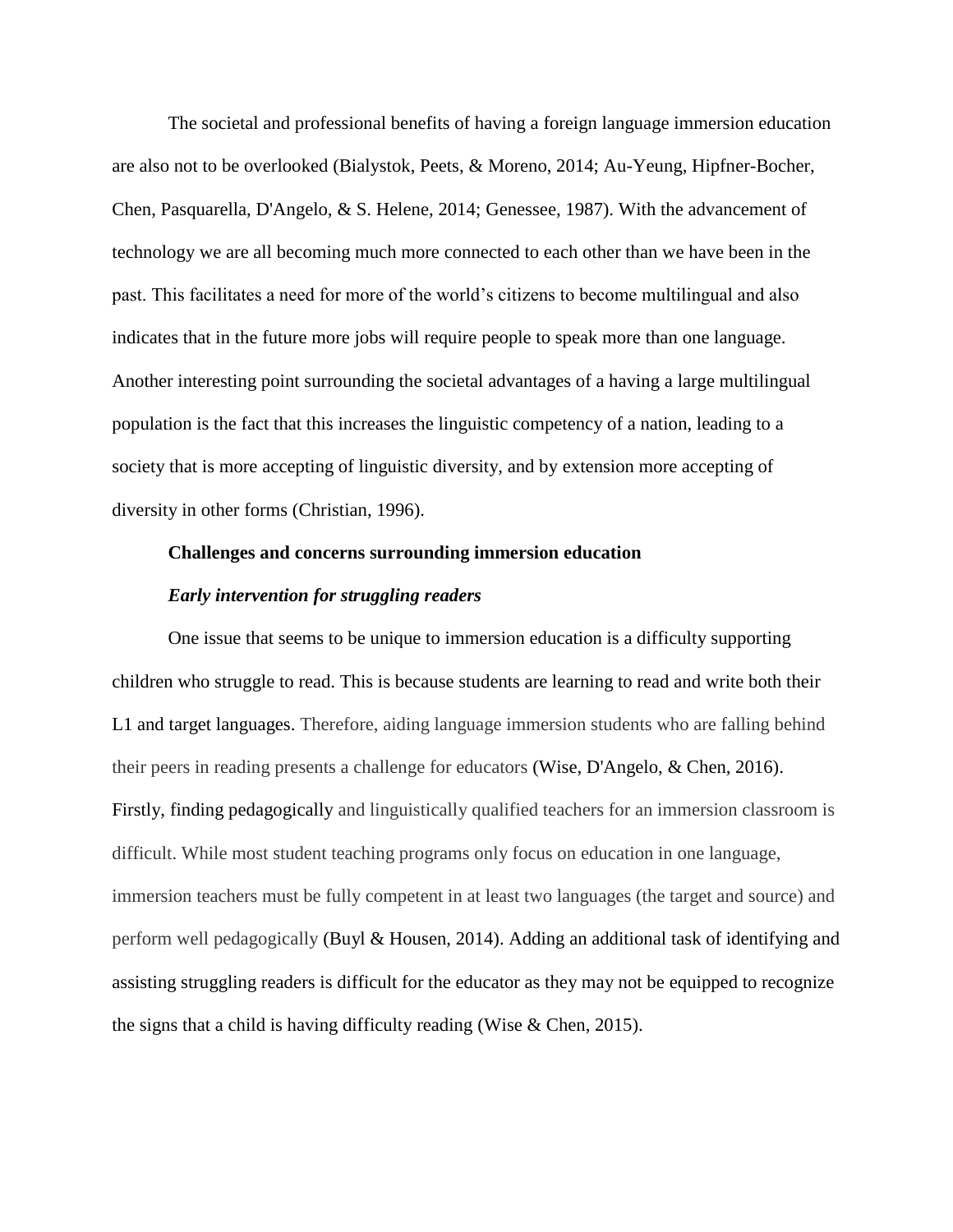Additionally, French immersion programs (and compulsory education in francophone countries) focus primarily on listening and speaking proficiency, focusing on reading proficiency in later grades (Buyl & Housen, 2014). Because immersion education is already considered a unique form of education, there are no special programs to assist children who may be struggling within an immersion school. In Canada, where immersion schools have long been commonplace, children who are struggling with reading proficiency are encouraged to go back to an English learning track. This prevents the child from ever truly being bilingual as early language intervention is necessary to provide native-like proficiency (Van Herk & Rees-Miller, 2010). Children who have reading issues initially, but who might improve with specialized teaching practices, are effectively shut out from the opportunity to learn a second language (Wise, D'Angelo, & Chen, 2016).

#### *Development of L1*

Another area of concern for those involved in the field of immersion education is ensuring sufficient development of the students' L1, without which the child will not truly be bilingual (Roy & Galiev, 2011). In full language immersion programs, every interaction the pupil has, whether with peers or their teachers, and all of the instruction they receive in content area subjects, is meant to take place in the target language. Under these conditions, the students are immersed in the target language. Equally important, however, is that students also receive support in their native language (or language of wider communication if that is not their home or native language). The biggest hindrance to this is that children participating in French immersion programs develop reading ability somewhat later than students in monolingual educational settings (Buyl & Housen, 2014). Because children in immersion programs have little to no knowledge of the target language, and additionally are living and learning in two languages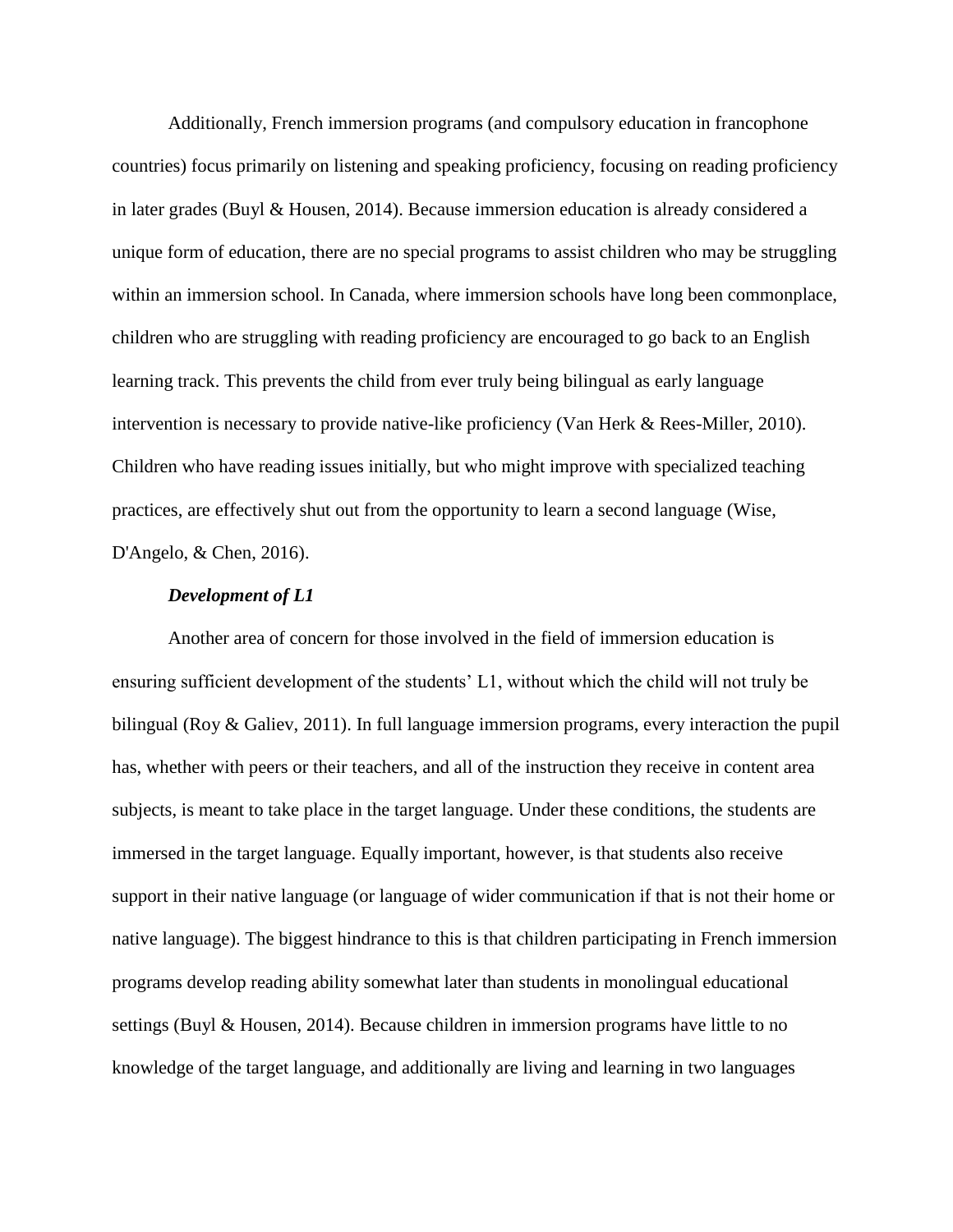rather than one, teachers focus first on acquiring oral and auditory proficiency before moving on to reading instruction (Wise, D'Angelo, & Chen, 2016). This means that English language instruction, and specifically learning to read in English, is co-occurring with learning to read in French. In essence, children in language immersion and bilingual/dual language programs are learning and processing two languages simultaneously and hence have a higher cognitive load than do students in monolingual educational settings. Educators have recognized the need for the students to receive formal instruction in their native language of English, therefore most immersion programs begin to incorporate English language classes into their curriculum around second or third grade (Turnbull, Cormier, & Bourque, 2011). Other aspects of language learning in English, like speaking and listening, are not as critical as many of the children receive English input at home, through access to media, and more broadly in society.

#### *Reluctance towards using the target language (L2)*

An overriding issue facing immersion education is the reluctance of students to use the target language (French) with peers in a school setting after a certain age (Macintyre, Burns, & Jessome, 2011). Studies have shown from grades K-2, children communicate almost exclusively in French with their teachers and peers (even if it is somewhat rudimentary), but starting around third or fourth grade, many students start to switch to English to communicate amongst themselves (Macintyre, Burns, & Jessome, 2011; Turnbull, Cormier, & Bourque, 2011). This predicament has long puzzled researchers - one would assume the more they are exposed to French the more inclined students would be to use French not just as the language of the classroom but also the medium of communication outside of the classroom (Tarone & Swain, 1995). Recent qualitative studies, (Macintyre, Burns, & Jessome, 2011) (Turnbull, Cormier, &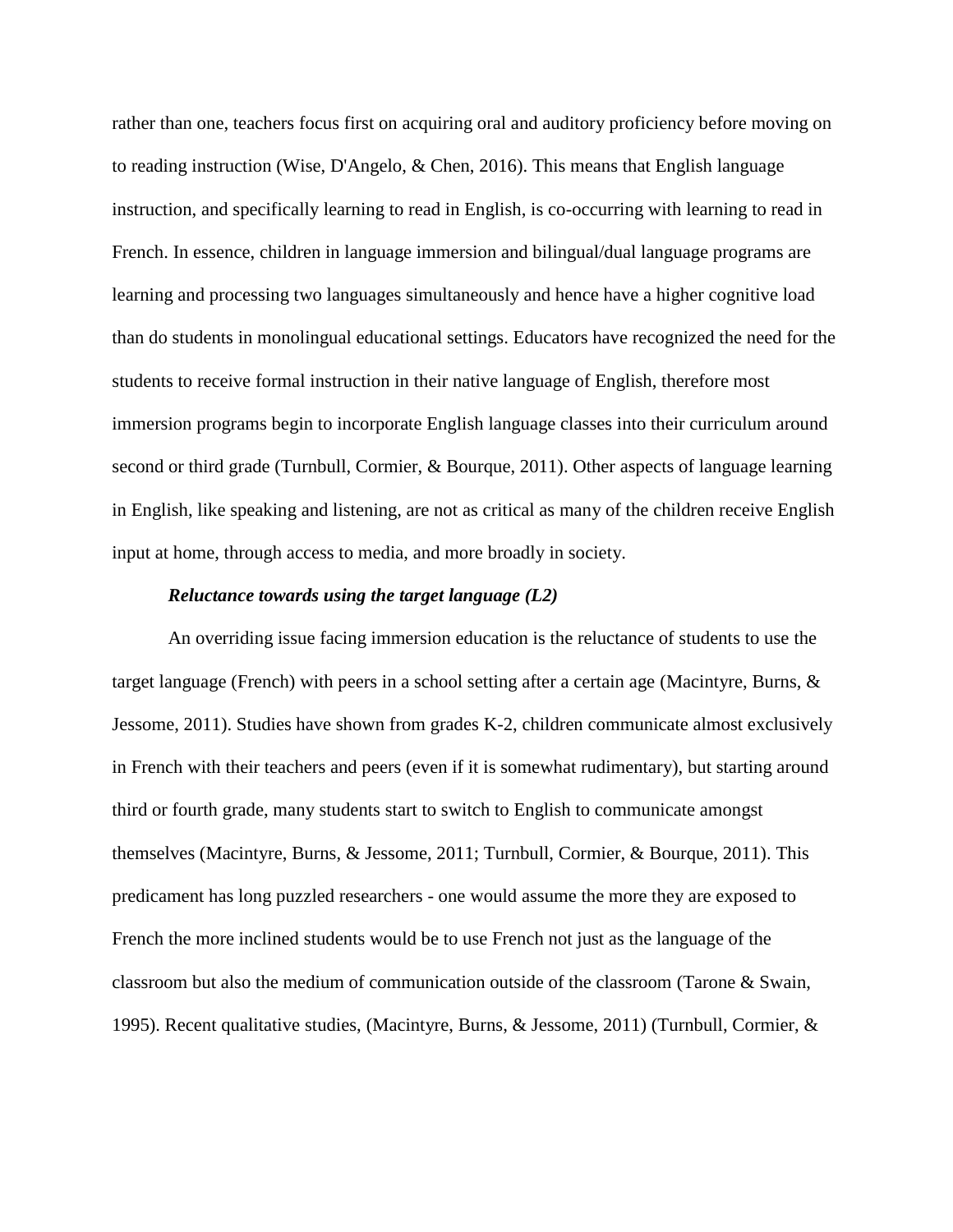Bourque, 2011) including interviews with students, have given some perspective on this phenomenon.

Before diving into the reasons why this happens, a brief explanation of speech variation and speech communities is necessary to better understand the reluctance of older students to use their L2 among peers. Speech communities are defined as a sociologically similar group that speak the same variety (or dialect) of a language, the same slang or jargon is used, and their grammar/linguistic variations are similar (Van Herk & Rees-Miller, 2010). These sociological similarities vary and can include but are not limited to: age, gender, race, social class, and geography. Within a given speech community there are any given number of registers in use. Registers are best described as the level of formality with which one addresses someone (Van Herk & Rees-Miller, 2010). Think of the dozens of different interactions we have with others each day: we speak differently with the clerk at the grocery store than we do with our mothers, and we speak differently with our friends than with our family. Written language has registers too: this academic paper is written differently than it would be if it were a magazine article on second language immersion. So what does this have to do with immersion students not using their L2 amongst themselves? The issue at present is that the only language input the students are receiving is from the teacher, as they are native English speakers speaking English at home and living in an English speaking community (Tarone & Swain, 1995). Students are only receiving input at the academic register – they aren't necessarily learning colloquialisms and slang, and they are learning only standard academic registers because this is what is available in a purely academic setting (Macintyre, Burns, & Jessome, 2011). They do not want to speak to their friends in the same way that they would address the teacher, but the only language they have at their disposal is that of a teacher/student relationship. Registers can be taught to a certain extent;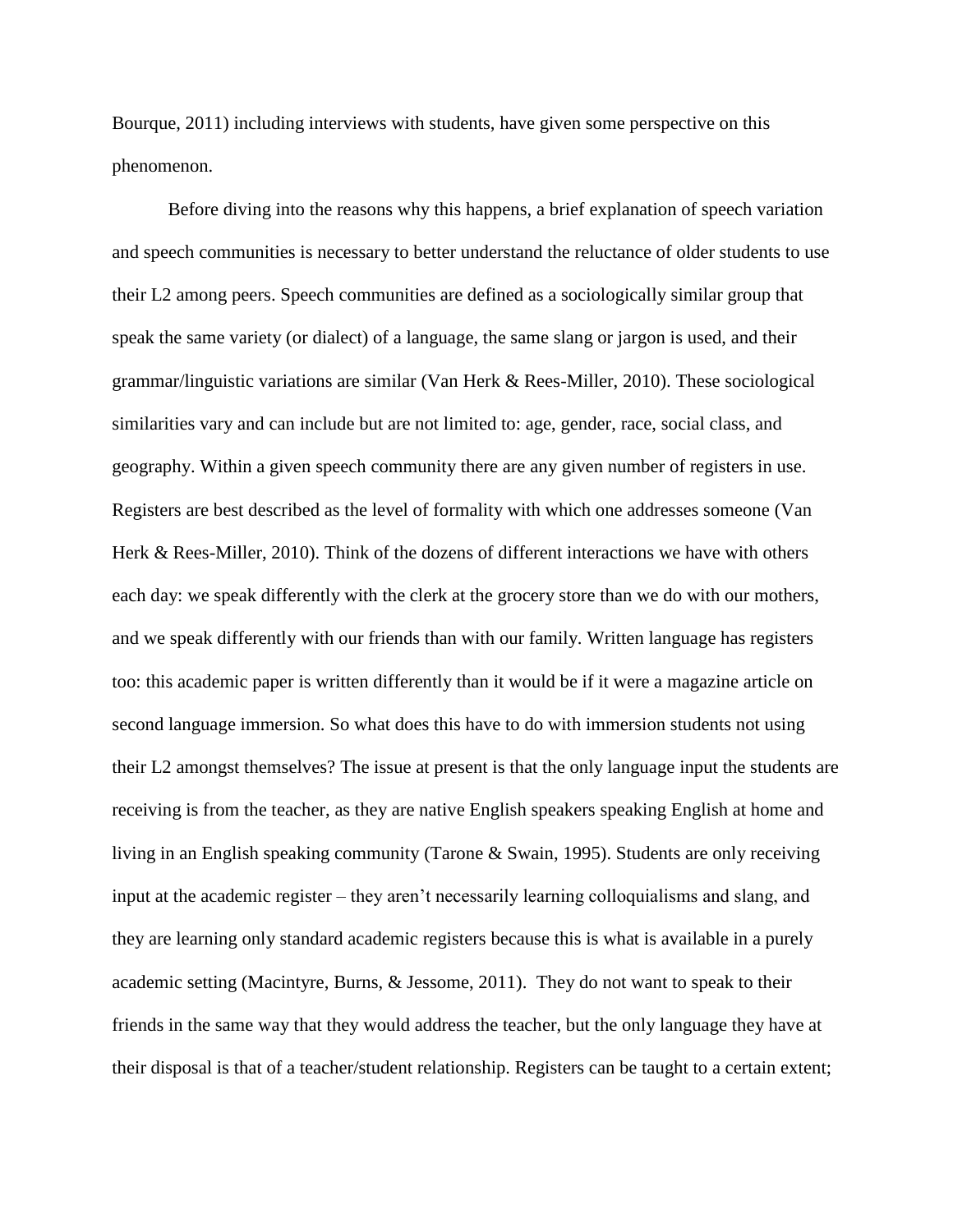however, language learning focuses on learning "standard" grammar and speech (although who determines what is standard is a highly political endeavor). There have been numerous solutions proposed to solve this problem that will be discussed more in depth in the Framework section of this paper.

#### *Accessibility to immersion education*

Language immersion education has proven to be extremely beneficial for cognitive development in its students, including benefits in executive function and perspective taking that extend across the lifespan (Bialystok, Peets, & Moreno, 2014), but one would be remiss not to acknowledge a number of accessibility-limiting issues surrounding immersion education. One aspect that has already been briefly mentioned is the lack of resources for students who require a special educational setting. Immersion education programs and schools are considered by many to be outside of the realm of what one might call "mainstream" education and as a result, little consideration is given to the fact that there are students who may need additional help to arrive at the same level as their peers academically. There are virtually no special education programs for students in an immersion setting in the U.S., and in Canada, where immersion education is much more regulated and widespread, the students who are identified as struggling readers are encouraged to return to an English language only track (Genessee, 1987). It is quite possible that with a little assistance, these children may be able to achieve the same level as their peers, but after about grade three or four, the likelihood of becoming completely bilingual with native-like fluency in both languages begins to decrease (Archibald, 2010).

Another issue surrounding the inaccessibility of immersion education, especially in the U.S., is that the majority of French immersion schools are privately operated (Wise & Chen, 2015). This prevents a whole group of children of lower socioeconomic status from pursuing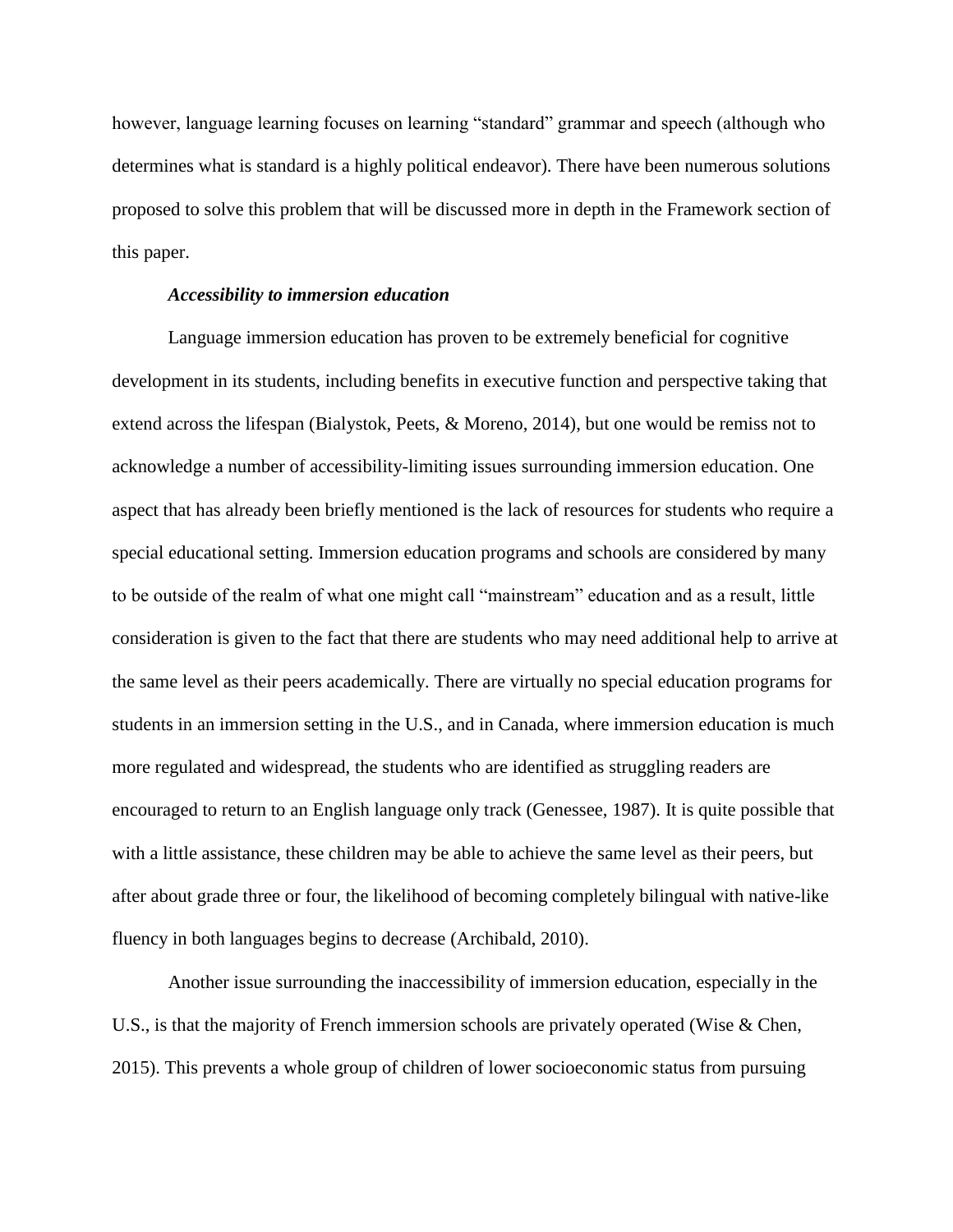bilingualism in their early years, when second language learning is most critical for true bilingualism (Archibald, 2010). However, with the influx of more and more Spanish speaking migrants into the U.S., many public schools have either shifted completely to a bilingual program or have an option for students to follow a bilingual course of study. This is a recent trend and is widespread only in select U.S. states, though the prevalence of language immersion and bilingual options is slowly growing. Especially for certain languages, such as French and German in the U.S., it appears that the opportunity of a bilingual education often seems to be a privilege reserved for those with the means and resources to pay private school tuition.

#### **Other approaches: Dual language and bilingual language programs**

Differing from total immersion is dual language immersion, which overlaps with programs called bilingual education. Bilingual and dual language programs typically involve a 50-50 split between two instructional languages (e.g., French and English or Spanish and English). While the primary focus of this paper is on immersion education, studies focusing on dual and bilingual language programs are helpful within the larger context of immersion education as a whole.

Dual and bilingual education is straightforward in meaning - there are two languages of instruction within the classroom (Lee, Hill-Bonnet, & Raley, 2011) and a stated goal is to achieve "additive bilingualism" wherein the language of wider communication (i.e., English) as well as the target or minority language (i.e., French or Spanish) is also maintained and instructionally enhanced. These types of immersion programs are most often found in areas with large Hispanic populations. These children speak Spanish at home but need to eventually learn English in some capacity. The Hispanic population in the United States is the fastest growing minority population in the country and 1 in 5 school age children are Hispanic (Gonzalez, 2012).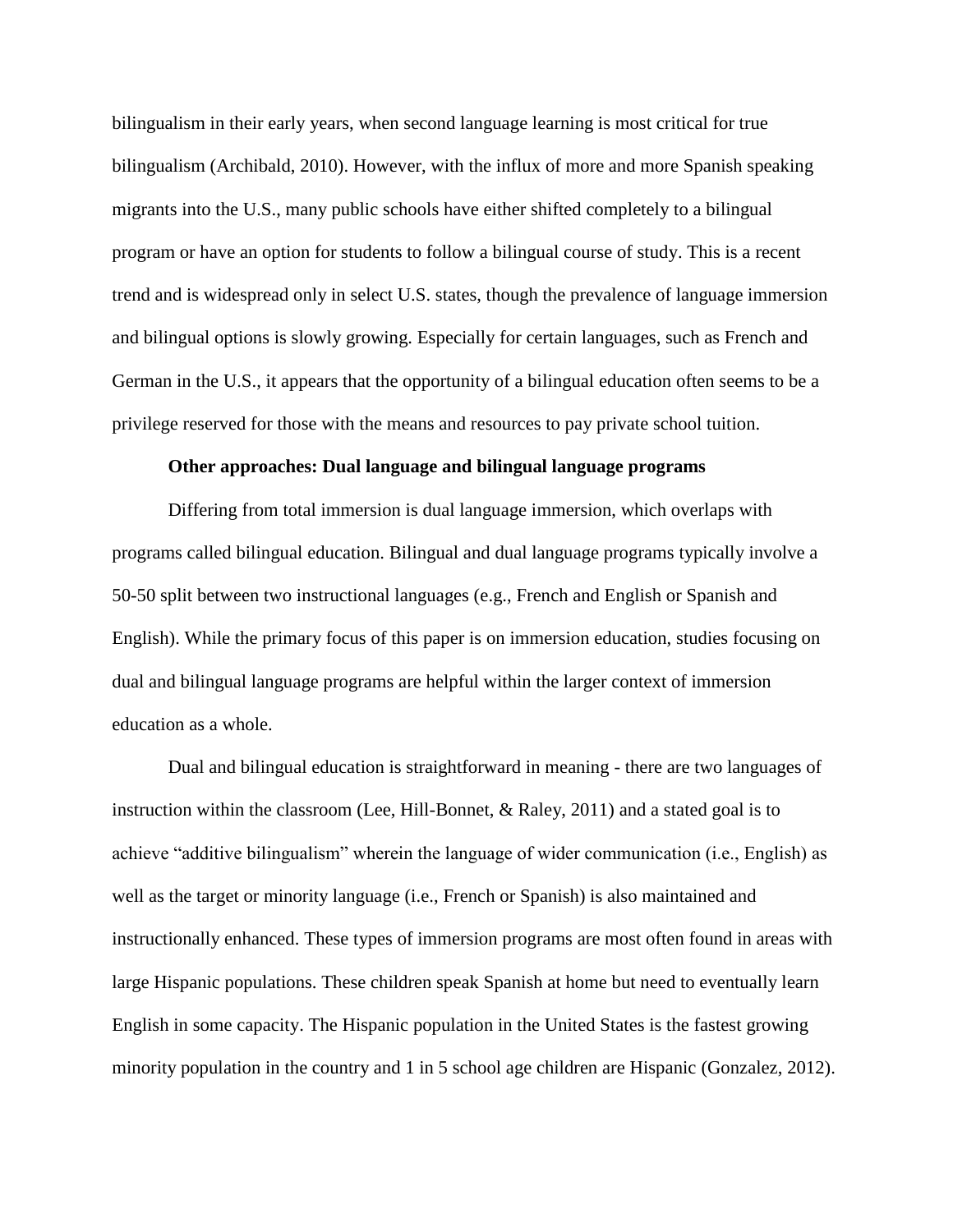With this new influx of immigrants and their children who are born in the United States comes a need for linguistic support not only in learning English as a second language but also in maintaining the Spanish they already know and providing continuing support for that language. In this respect, dual language immersion provides an excellent opportunity for both Spanish and English to be supported. The language of instruction in these classrooms is often a 50/50 split between the two languages, but how they split the languages varies. Some schools have two teachers in each classroom, one who speaks one language and another who speaks the other. Other schools split the languages between days or subjects of study.

Recent studies (Au-Yeung, Hipfner-Bocher, Chen, Pasquarella, D'Angelo, & S. Helene, 2014; Stevahn, Munger, & Kealey, 2005) have found many observable advantages to dual language immersion besides the obvious advantage of supporting both the child's native and second language. Providing linguistic support for both languages helps to bridge the social gap between these two speech communities (Christian, 1996). Another principal effect of having a classroom of children with different linguistic backgrounds is that it breeds tolerance. Children work and learn together and in doing so learn that even though they may have started out being quite different and not being able to understand each other, their differences really are not so enormous in the end (Hickey & de Meija, 2014).

#### **A proposed framework for facilitating bilingual education**

The growing research base illustrates the "bilingual advantage," or the cognitive, social, and professional benefits afforded by language immersion and bilingual education. The goal of this paper is to synthesize the large and growing research base showing the benefits of language immersion and bilingual education and to use it to help educators in immersion programs in a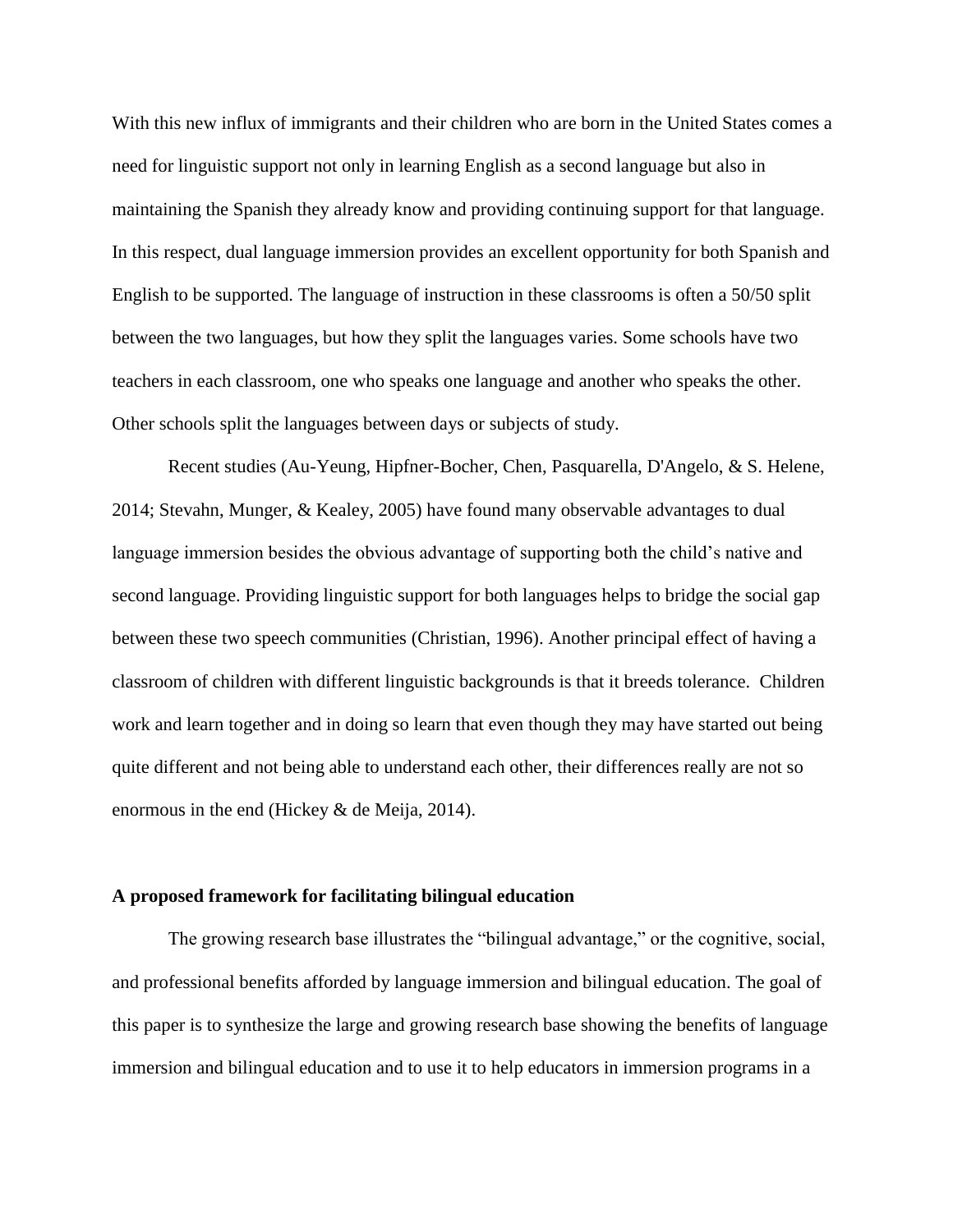meaningful way. This is a complex issue as there are a broad range of factors that contribute to learning a language and it takes years to thoroughly study just one of these aspects. In addition, every child has a different knowledge base when they start school and there are many external factors at play when it comes to learning a language. One's home life and how much language exposure they receive is a crucial indicator of how children will acquire not only a second language, but also their first (O'Grady & Cho, 2010). This discussion below is by no means the final word on the best course of action for an immersion education, as there are multitudes of studies that continue to be published that address this topic. What follows is a discussion of the methods that have shown marked results for immersion students.

The most important part of any language learning, especially immersion education, is the creation of a safe and nurturing environment in which children can learn the language. It is imperative that pupils are not afraid to take risks when it comes to their language production because inevitably beginning learners of a new language make many mistakes (Akcan, 2004). Of equal importance at the beginning stages of immersion education is the use of routines and prefabricated patterns to assist in learning the language as the children are starting out with little to no knowledge of the target language (Vesterbacka, 1991). When children can recognize and use these prefabricated forms, it helps to build their confidence in their use of the L2. A significant part of this pattern building is that the teacher creates meaningful classroom routines that gradually incorporate more and more of the target language. For example: when children enter the room on the first day of school the teacher greets them, in the target language, and asks simple questions such as their name and how their morning is. The next day they might add another question such as "What is your favorite color?" and so on and so forth adding more each day. Obviously this is a very narrow example as more than just a name needs to be covered on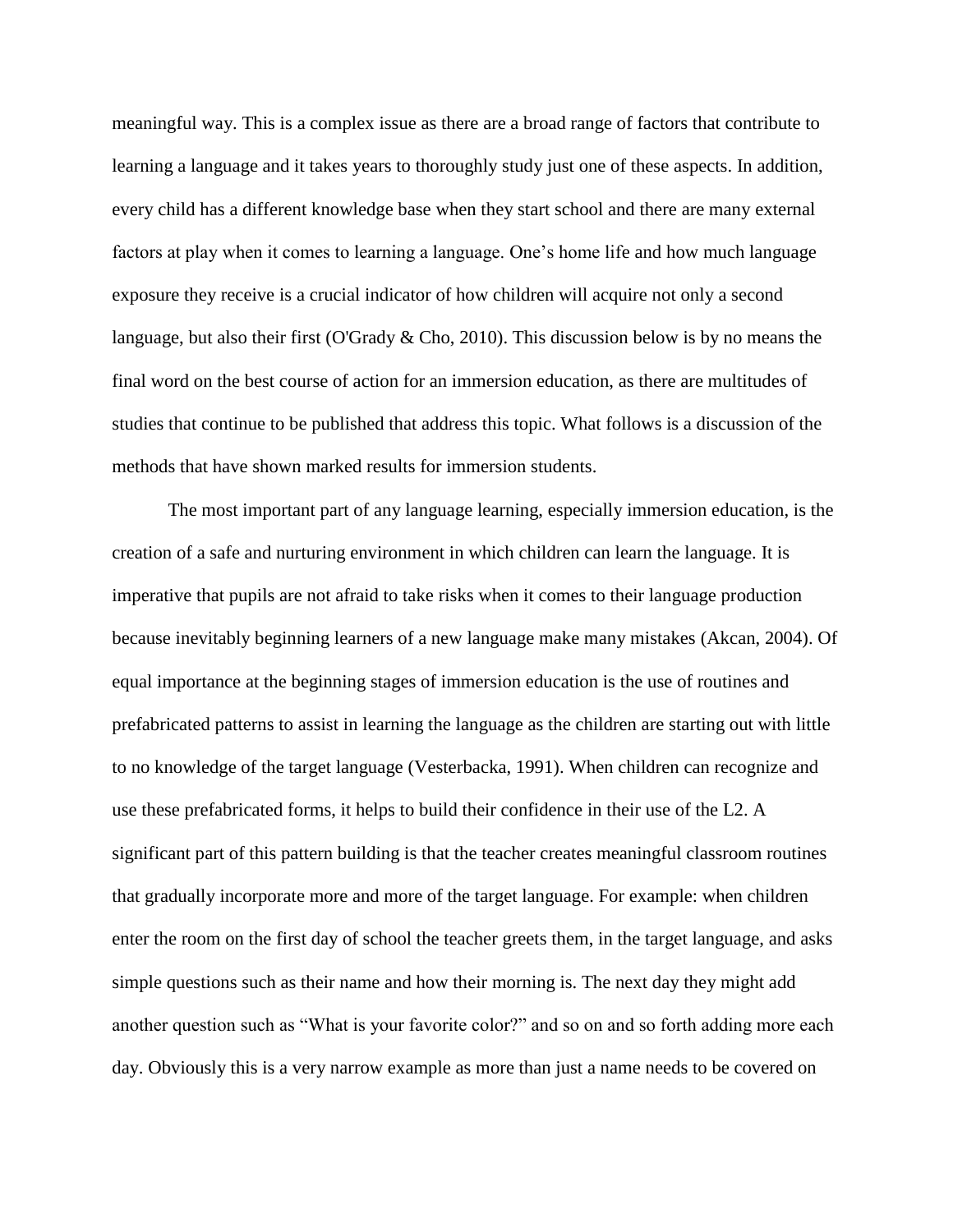the first day of school, but building a consistent routine has been proven to be an effective method (Akcan, 2004).

Equally as important as creating a predictable routine is placing significant emphasis on communicating in the target language and producing meaningful content for the students. It is vital that the teacher makes students aware that even in the early stages they are to use the target language as much as possible (Vesterbacka, 1991). This places the child in the habit of using their L2 whenever possible. Both purposeful content and production are also important factors to ensure successful second language acquisition. Christian (1996) found that language is "best developed within a content-based curriculum rather than as the object of classroom instruction." What does that mean in an actual real world application? Traditional foreign language education is focused on teaching the aspects of a language as the content of class. Most effective with immersion education, however, is using the language as a medium of instruction rather than as the focus of the lesson (Akcan, 2004). In a typical high school French class where the subject of study that day is weather, the teacher may start by doing a vocabulary review of the necessary terms, then moves on to the unique formulas involved to describe the weather in French, and finally the teacher wraps the subject up with a review or an activity. Conversely, in an immersion classroom the teacher should focus on teaching the children *about* the weather while using French. Discussing, say, *how* tornadoes and hurricanes are formed as opposed to simply teaching the pupils the words for hurricane and tornado. It is also important for immersion teachers to provide opportunities within the lesson for students to have sustained use of the language, as the more that students speak in the target language the more opportunity there is to expand one's linguistic complexity (Swain, 1988). The ultimate goal of all of these techniques (routine building, creation of a safe space, and centering on a content-based curriculum) is to manufacture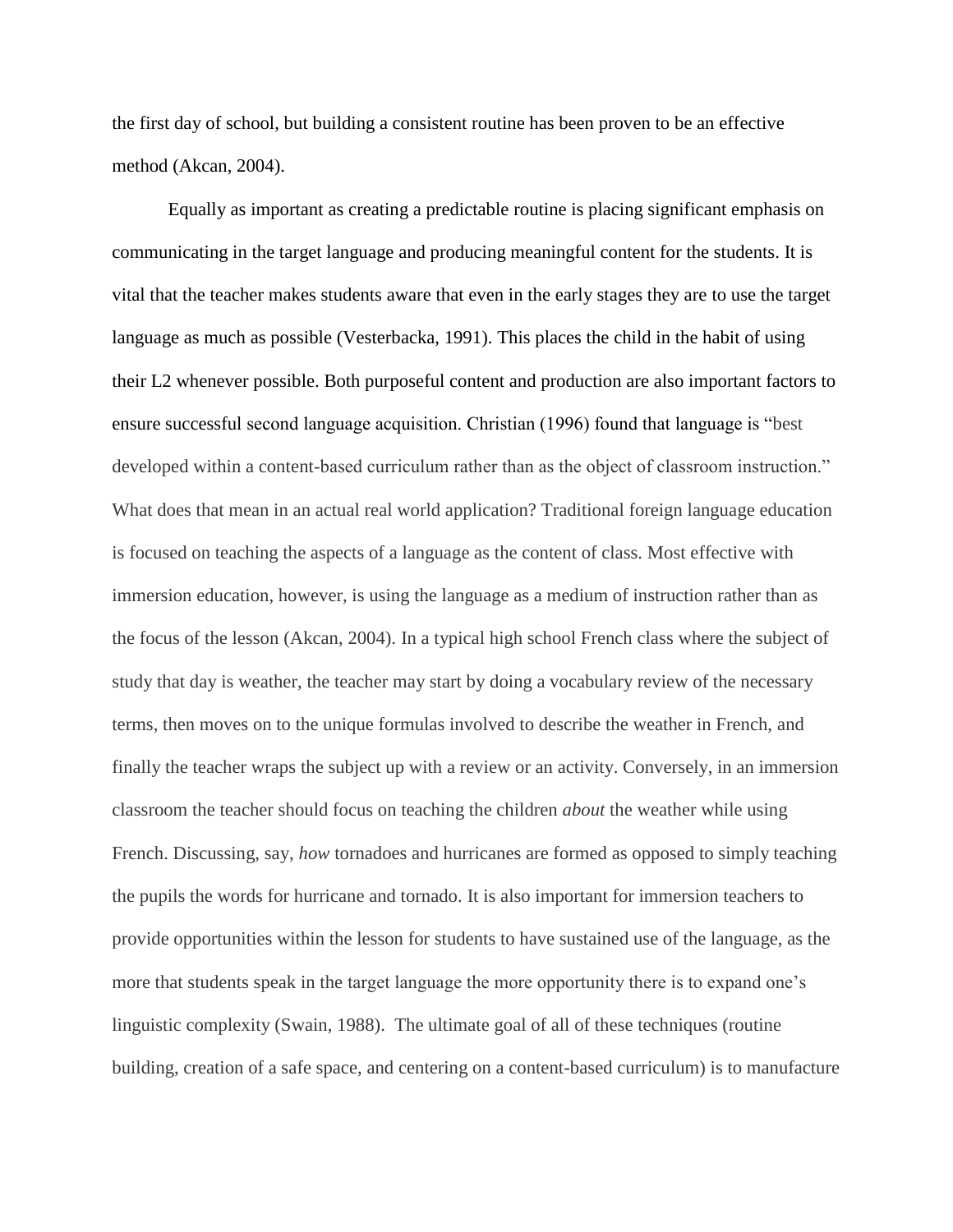a situation in which the students feel completely comfortable to produce as much of the target language as possible, whether they make mistakes or not.

Another issue that must be addressed is the reluctance of children to use the L2 amongst themselves after a certain age, and acknowledging that this is not for lack of trying on the teachers' part. An integral part of immersion education is that children produce as much of the target language as possible. Though teachers in these situations encourage and expect children to speak in the L2 whenever possible, you can't force a child to speak in a certain language especially if the teacher is not around. One solution to this issue, especially if the child is asking a question of the teacher that is not in the target language, is to not acknowledge the student until they do speak in the target language (Lee, Hill-Bonnet, & Raley, 2011). Again this is difficult to enforce on a peer-peer level and admittedly in a classroom of 20 or more children. The overarching issue here is that students do not want to speak to peers the same way that they would speak with the teacher. Therefore they use their L1 because that is the speech community to which they have the most exposure. In an attempt to provide the children with more L2 input on a peer-peer level, many schools have started pen pal programs and digital virtual exchanges with students in francophone countries. Other solutions include having guest speakers come in and spend the day with the class, speaking in a register different from that of the normal classroom (Turnbull, Cormier, & Bourque, 2011). In Canada researchers have found that organizing cultural meet-ups between native French speakers and immersion students has been quite successful, as this gives the opportunity for the students to learn how to address their peers in the target language (Tarone & Swain, 1995).

While it is beyond the scope of this paper to completely solve every single issue around immersion education, it is important to acknowledge and address the lack of support for children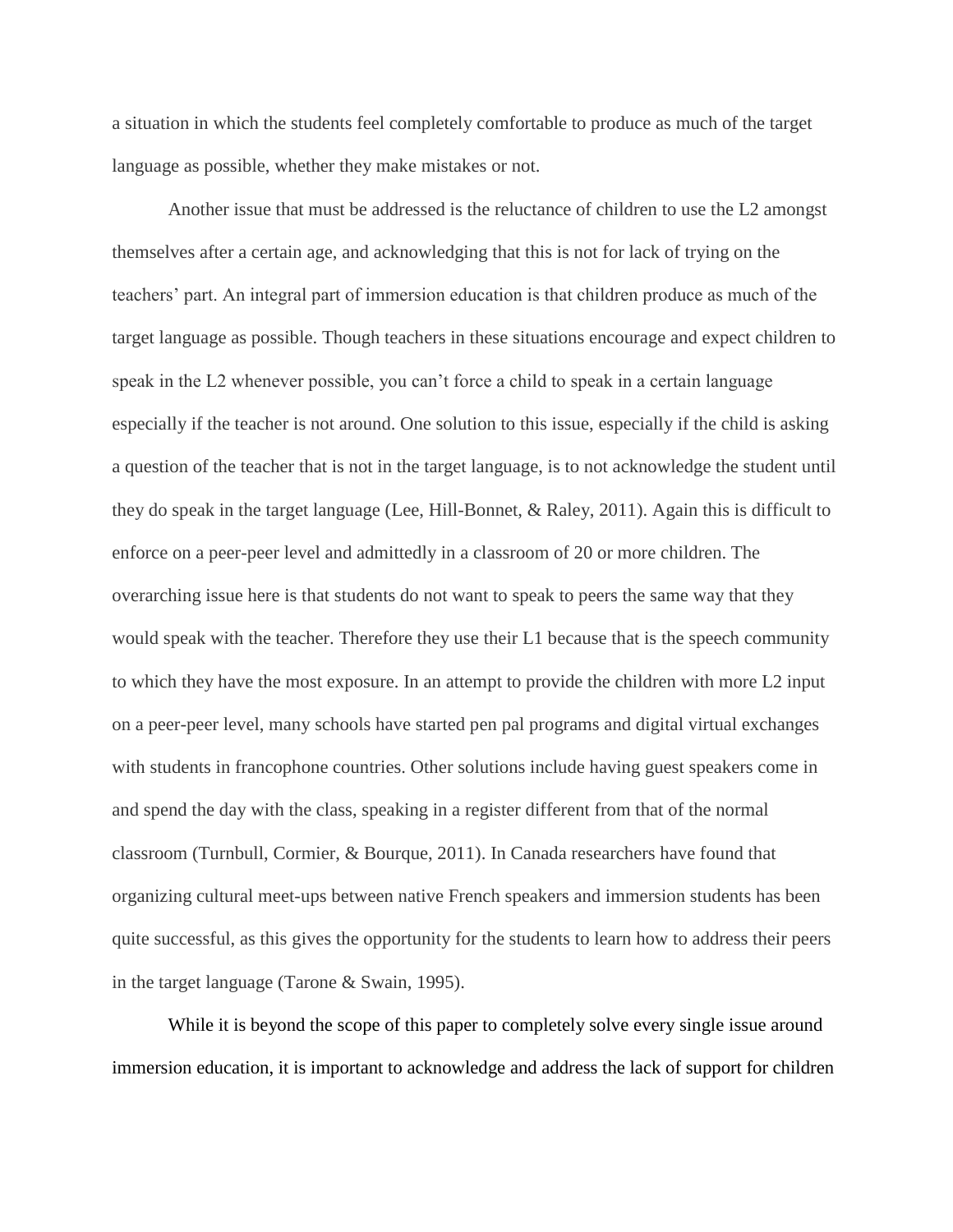requiring special education (Wise & Chen, 2015; Wise, D'Angelo, & Chen, 2016) (Genessee, 1987). As previously stated, in Canadian immersion programs children who are struggling to read are encouraged to return to a monolingual English learning track. This ends their chances of ever becoming truly bilingual, as those first few years of language learning are crucial to fluency (Archibald, 2010). But why should immersion learning be reserved for only those children who do not have any reading challenges? As stated before, there are numerous benefits to being bilingual in modern society. Keeping those with learning difficulties from gaining these same advantages is ensuring that they remain in the same place they started (Genessee, 1987). Teaching in a special education context through the medium of a non-native language, while also ensuring that the students are learning at the right pace and understanding is undoubtedly a challenge. This is a great topic for further investigation, as there exists very little data on how to conduct special education within an immersion program. Wise  $\&$  Chen (2015) did identify some tactics that helped to identify and assist struggling readers, which may aid somewhat in developing a special education language immersion curriculum. They found that supplemental phonological awareness training and small group instruction are effective tools when it comes to assisting struggling readers, with the added benefit of still keeping all students on track academically. Most important, however, is that more research is done to determine even more effective tools for educating those who might need some extra help.

# **Caveats and limitations of this review of language immersion and bilingual education research**

There exists a wealth of knowledge surrounding immersion and bilingual education, as well as other related topics such as second language acquisition, so narrowing down the scope of this critical review of language immersion and bilingual education research was initially quite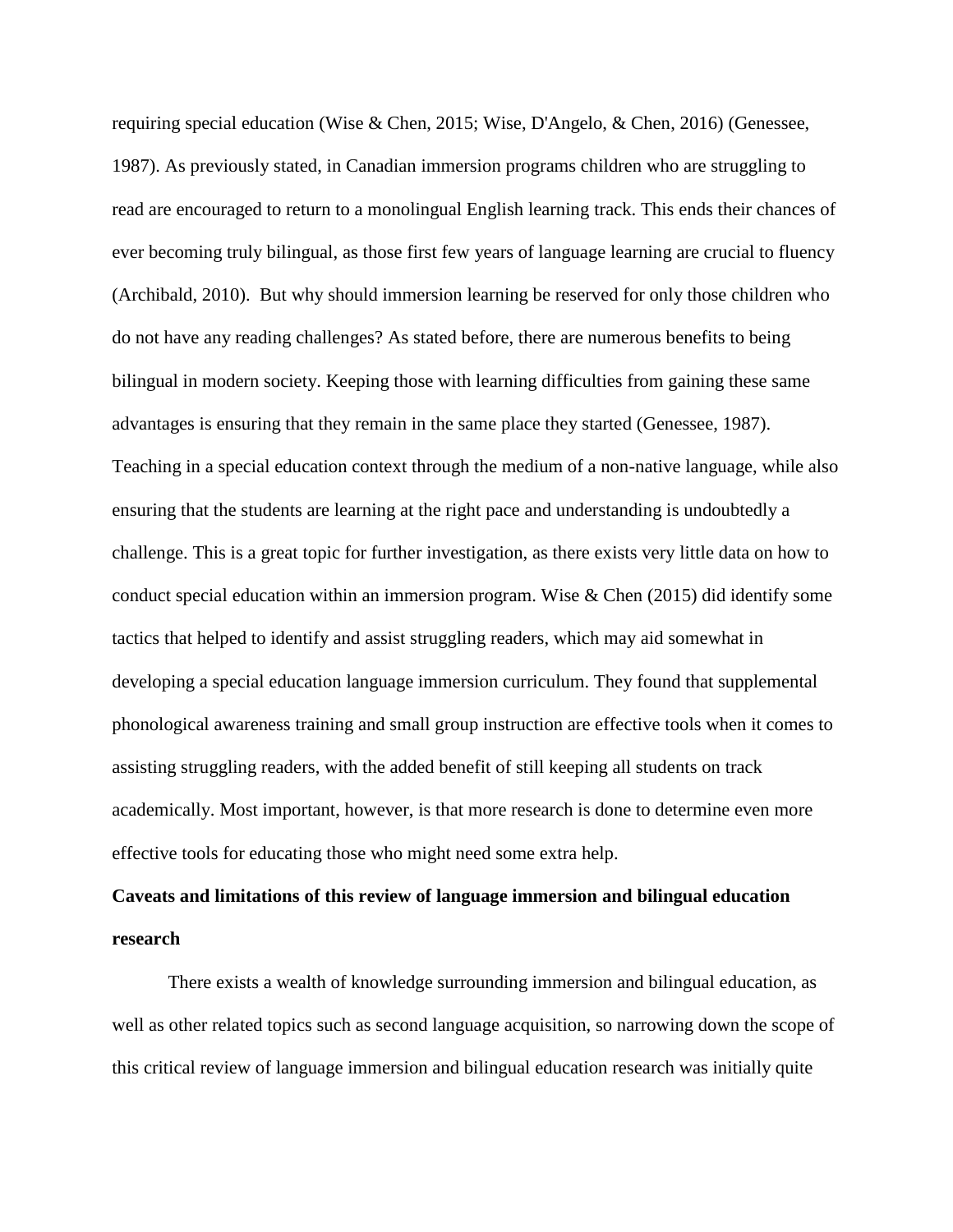difficult. The selection process first began with a general search on French immersion education to determine how broad the scope of information was. The articles chosen for this paper were all found using the PSU database or were found as the citations in other articles, and every article was verified as peer-reviewed and was available online for public access. The keywords used to find articles were: bilingual classrooms, early immersion education, immersion education, French immersion, and immersion classrooms. While the topic of this paper is focused on total immersion classrooms, research on related areas such as dual language and bilingual education shed light on issues surrounding language immersion education as well. The focus then turned to narrowing that scope by finding articles that had both qualitative and quantitative results and were not simply case studies of a single immersion classroom. Though those case studies did provide some insight into what type of research would be best suited for this project, single classroom case studies would not be big enough for that information to be generalized to larger immersion education populations. Studies focusing on the development of specific linguistic features were also omitted because the scope of that research would be too narrow to assist with the goal of this project**.**

#### **Conclusion**

Immersion education is a complex topic of study and no single paper could hope to encompass every aspect of it. The review of research and pedagogical guidelines enumerated in this paper are meant to serve as a resource for determining effective ways to produce bilingual speakers and to highlight some of the issues that have yet to be resolved within the immersion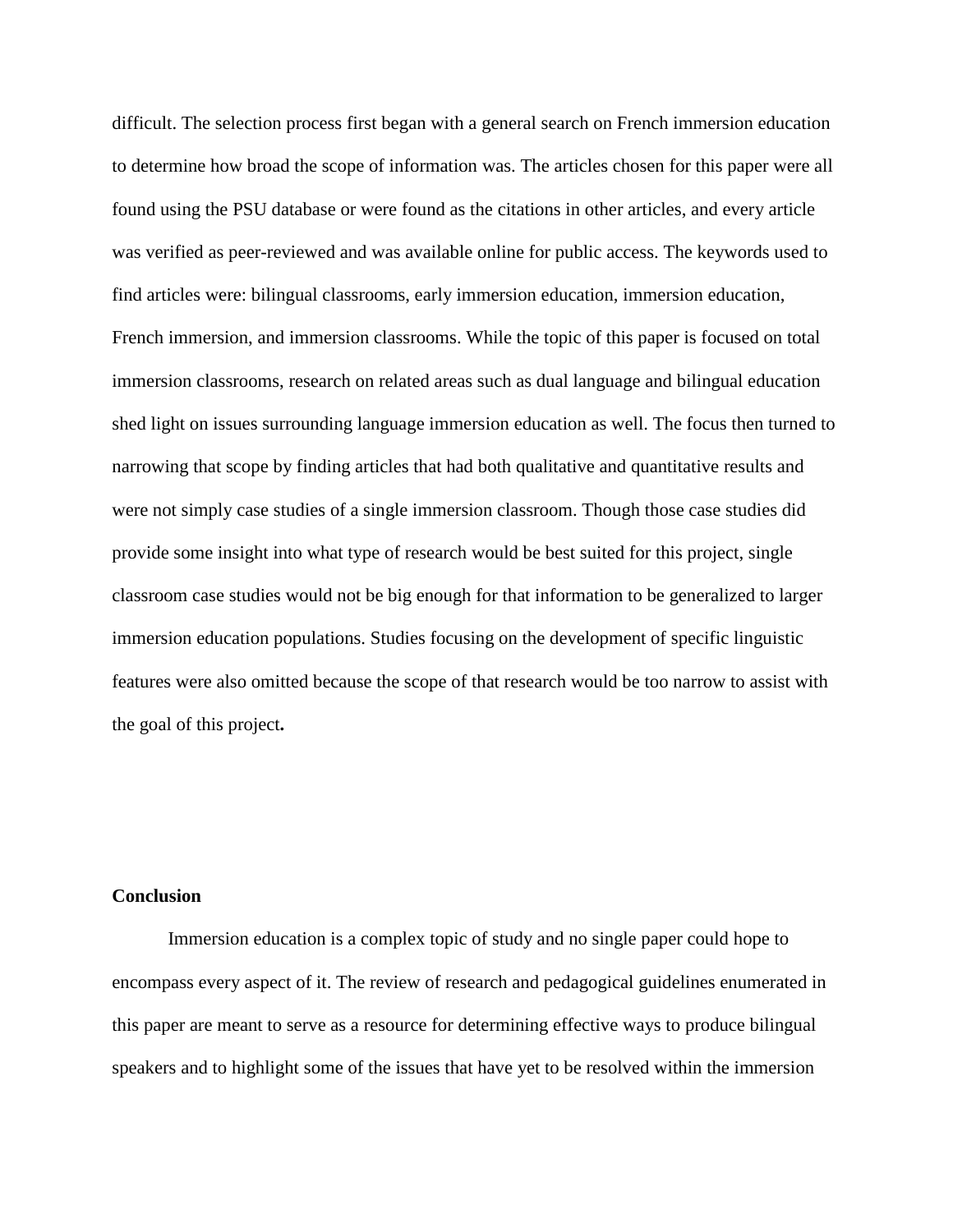education community. Going forward it would be interesting to see more research conducted on the accessibility issues surrounding immersion education, as that seems to be the area lacking the most information. In today's society, having exposure to a second language is becoming more and more crucial, and therefore should not be a privilege reserved for the few.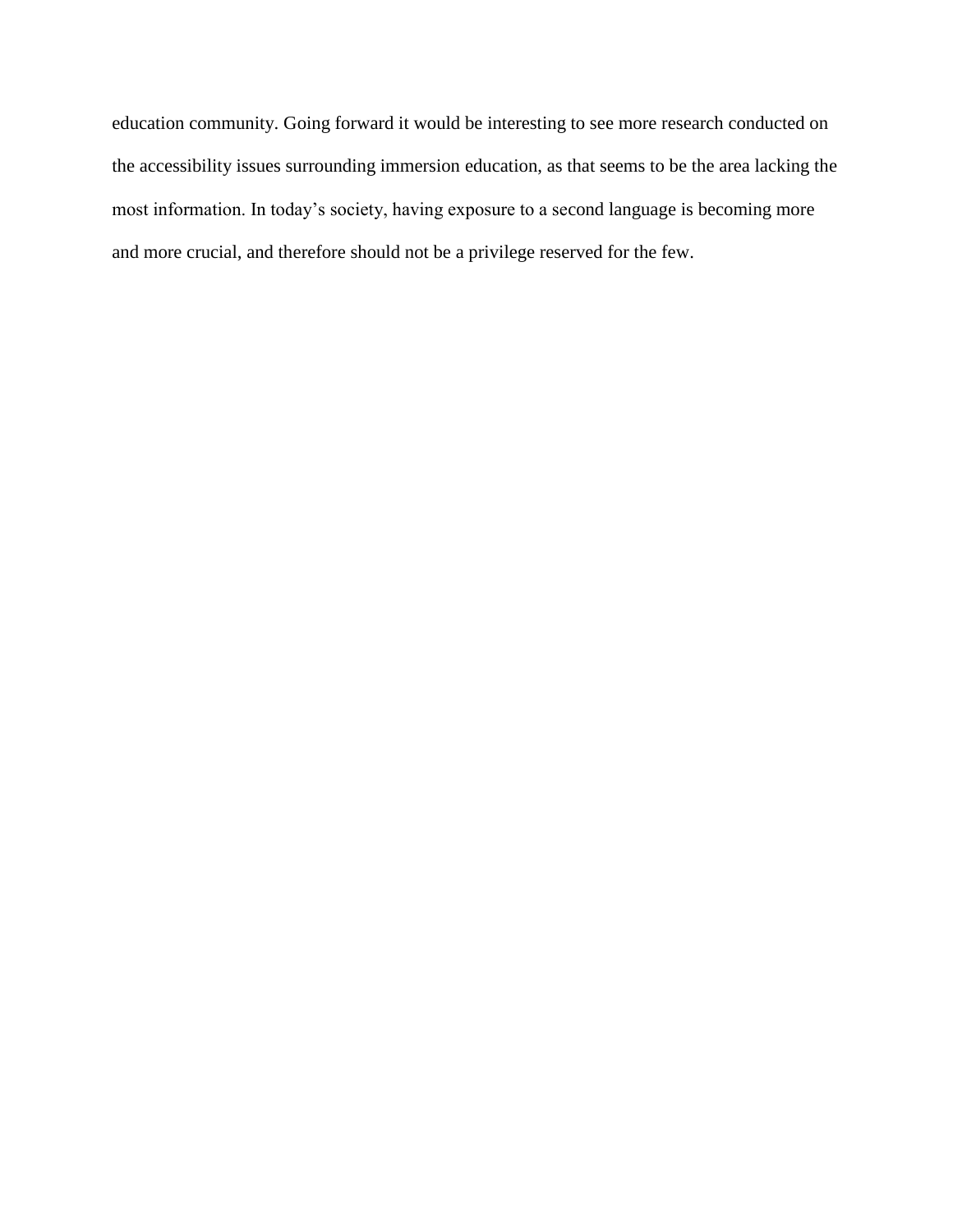#### **Bibliography**

- Akcan, S. (2004). Teaching Methodology in a First-Grade French- Immersion Class . *Bilingual Research Journal , 28* (2), 267-277.
- Archibald, J. (2010). Second Language Acquisition. In W. O'Grady, J. Archibald, M. Aronoff, & J. Rees-Miller, *Contemporary Lingusitics: an Introduction* (pp. 391-428). Boston, MA: Bedford/St. Martin's.
- Au-Yeung, K., Hipfner-Bocher, K., Chen, X., Pasquarella, A., D'Angelo, N., & S. Helene, D. (2014). Development of English and French Language and Literacy Skills in EL1 and EL French Immersion Students in the Early Grades . *Reading Research Quarterly , 50* (2), 233-254.
- Bialystok, E., Peets, K. F., & Moreno, S. (2014). Producing bilinguals through immersion education: Development of metalinguistic awareness . *Applied Psycholinguistics , 35*, 177-191.
- Buyl, A., & Housen, A. (2014). Factors, processes and outcomes of early immersion education in the Francophone Community in Belgium . *International Journal of Bilingual Education and Bilingualism , 17* (2), 178-196.
- Christian, D. (1996). Two-Way Immersion Education: Students Learning through Two Languages. *The Modern Language Journal , 80* (1), 66-76.
- Coyoca, A. M., & Lee, J. S. (2009). A Typology of Language-Brokering Events in Dual-Language Immersion Classrooms . *Bilingual Research Journal , 32* (3), 260-279.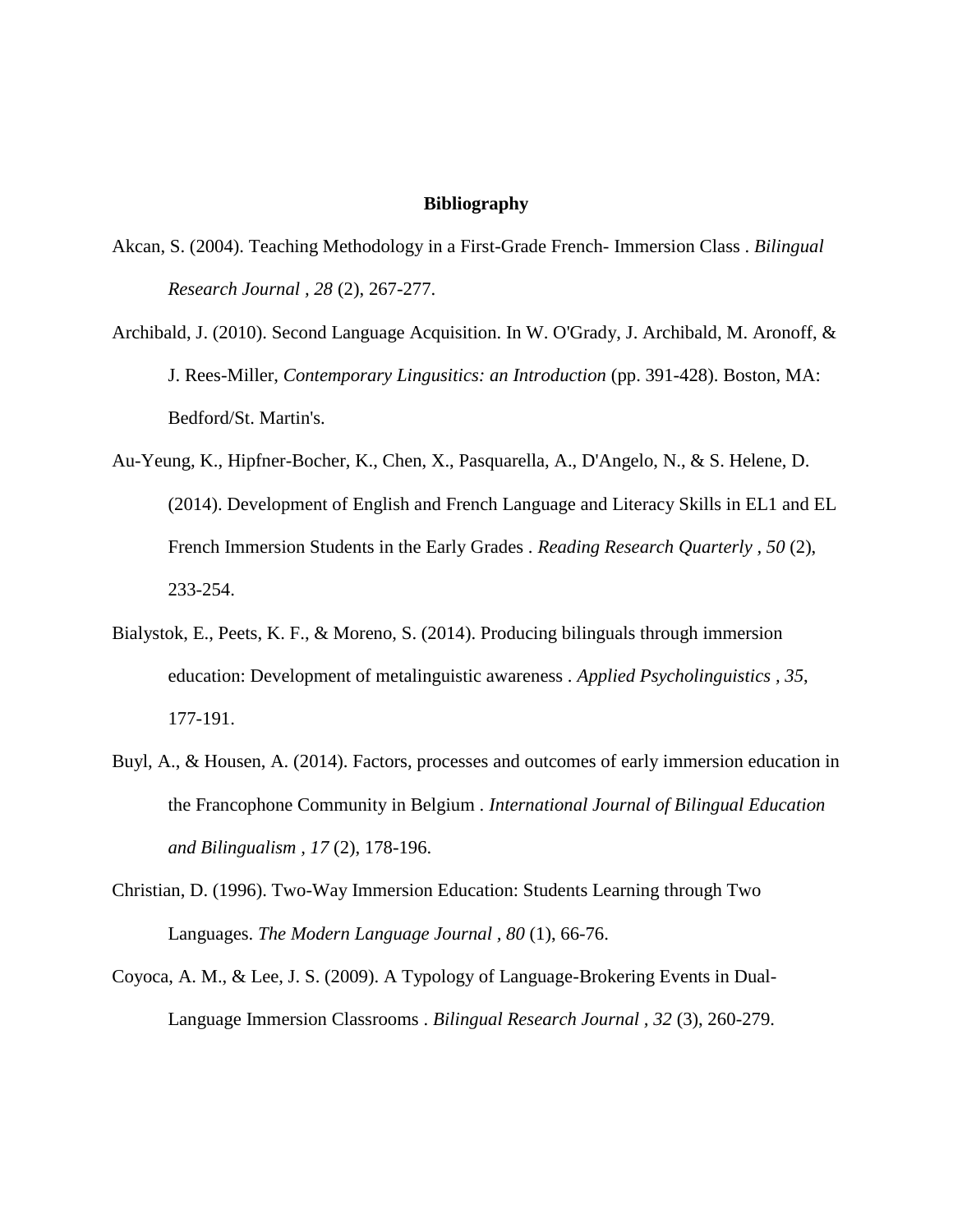- Day, E. M., & Shapson, S. M. (2005). Integrating Formal and Functional Approaches to Language Teaching in French Immersion: An Experimental Study. *Language Learning* , 47-80.
- Deacon, S., Commissaire, E., & Chen, X. (2013). Learning about print: the development of orthographic processing and its relationship to word reading in first grade children in French immersion . *Reading and Writing , 26*, 1087-1109.
- Deacon, S., Wade-Woolley, L., & Kirby, J. (2007). Crossover: The Role of Morphological Awareness in French Immersion Children's Reading . *Developmental Psychology , 43* (3), 732-746.
- Genessee, F. (1987). *Learning Through Two Languages: Studeis of Immersion and Bilingual Education.* Cambridge: Newbury House Publishers.
- Gonzalez, V. (2012). Assessment of Bilingual/ Multilingual Pre-K–Grade 12 Students: A Critical Discussion of Past, Present, and Future Issues . *Theory into Practice , 51* (4), 290-296.
- (2011). Why do we use different languages? In C. J. Hall, P. H. Smith, & R. Wicaksono, *Mapping applied linguistics: s guide for students and practitioners* (pp. 1-4). New York, NY, USA: Routledge.
- Hickey, T. M., & de Meija, A.-M. (2014). Immersion education in the early years: a special issue . *International Journal of Bilingual Education and Bilingualism , 17* (2), 131-143.
- Jared, D., Cormier, P., Levy, B. A., & Wade-Woolley, L. (2011). Early Predictors of Biliteracy Development in Children in French Immersion: A 4-Year Longitudinal Study . *Journal of Educational Psychology , 103* (1), 119-139.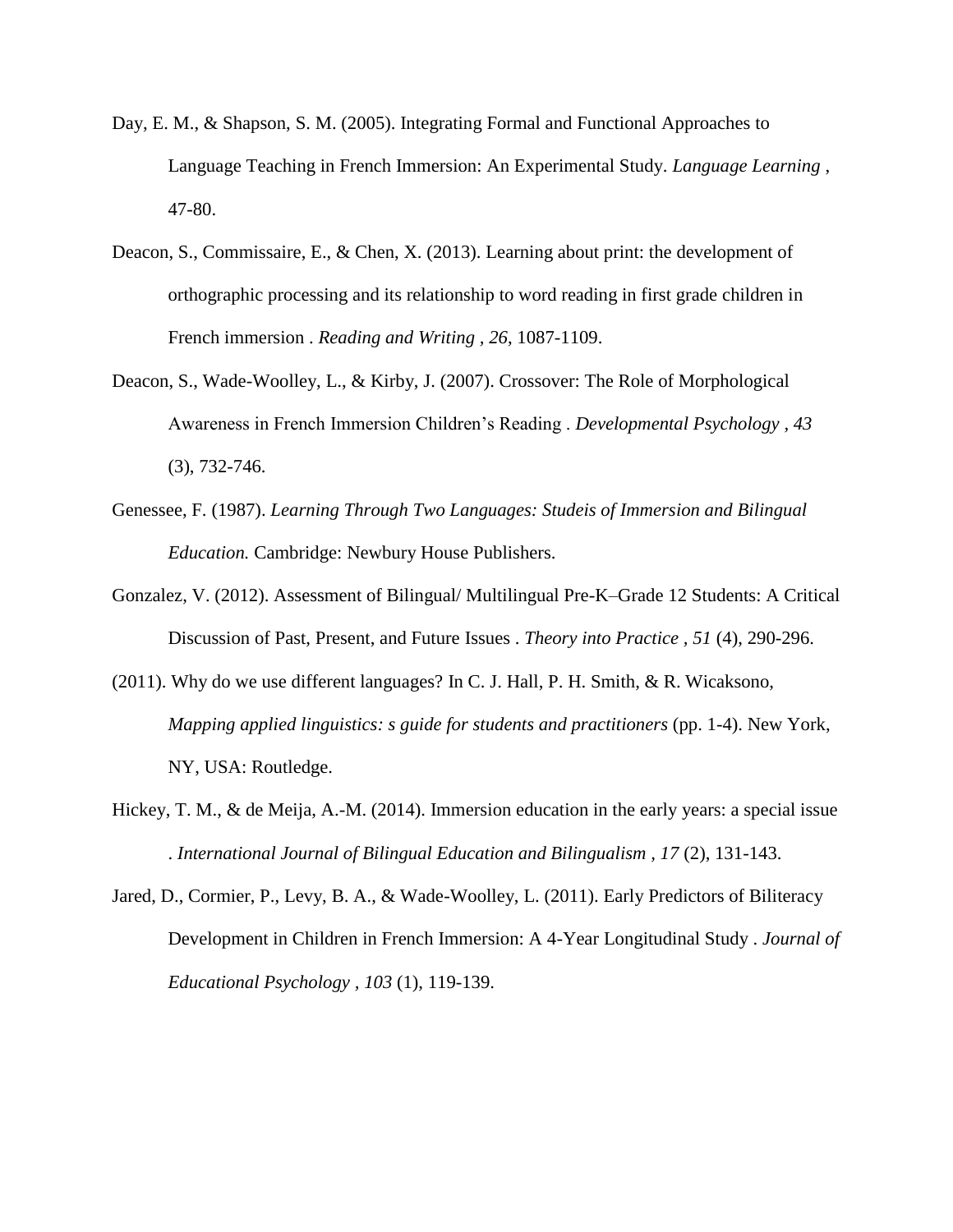- Lee, J. S., Hill-Bonnet, L., & Raley, J. (2011). Examining the Effects of Language Brokering on Student Identities and Learning Opportunities in Dual Immersion Classrooms . *Journal of Language, Identity & Education , 10* (5), 306-326.
- Macintyre, P. D., Burns, C., & Jessome, A. (2011). Ambivalence About Communicating in a Second Language: A Qualitative Study of French Immersion Students' Willingness to Communicate. *The Modern Language Journa , 95*, 81-96.
- Mougeon, R., & Rehner, K. (2001). Acquisition of Sociolinguistic Variants by French Immersion Stuents: The Case of Restrictive Expressions, and More. *The Modern Language Journal , 85*, 398-415.
- Nicolay, A.-C., & Poncelet, M. (2013). Cognitive abilities underlying second-language vocabulary acquisition in an early second-language immersion education context: A longitudinal study . *Journal of Experimental Child Psychology , 115*, 655-671.
- O'Grady, W., & Cho, S. W. (2010). FIrst Language Acquisition. In W. O'Grady, J. Archibald, M. Aronoff, & J. Rees-Miller, *Contemporary Linguistics: An Introduction* (pp. 351-389). Boston, MA: Bedford/St. Martin's.
- Roy, S., & Galiev, A. (2011). Discourses on Bilingualism in Canadian French Immersion Programs . *The Canadian Modern Language Review/ La revue canadienne des langues vivantes , 67* (3), 351-376.
- Roy, S., & Schafer, P.-C. (2015). Reading as a skill or as a social practice in French immersion? . *Language and Education , 29* (6), 527-544.
- Stevahn, L., Munger, L., & Kealey, K. (2005). Conflict Resolution in a French Immersion Elementary School. *The Journal of Educational Research , 99* (1), 3-18.